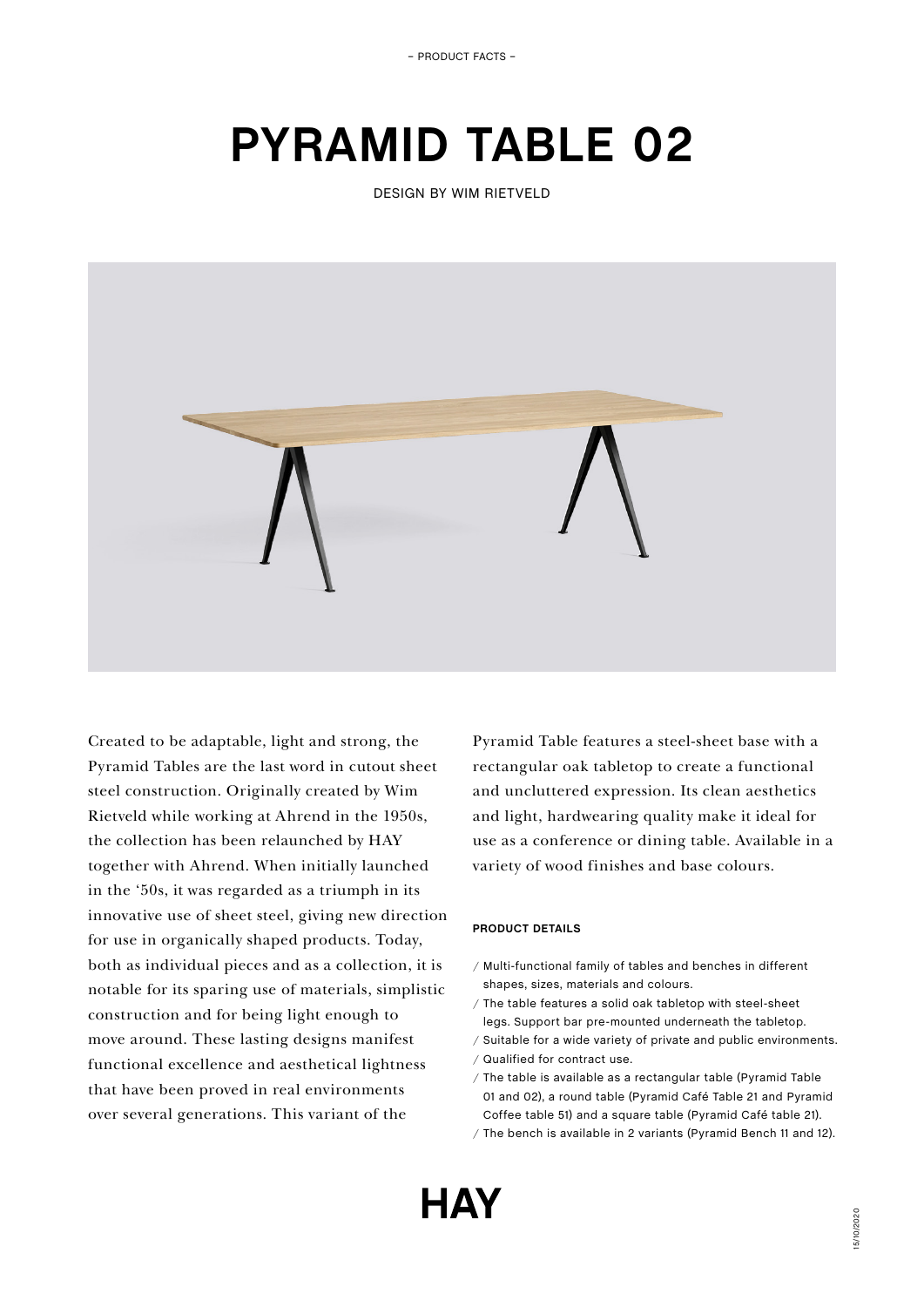## **MATERIAL**

TABLETOP / 21 mm solid oak with straight edge.

FRAME / 2 x leg sections in 2 mm bent cutout sheet steel. 1 x support bar (steel tube and 2 mm bent steel) pre-mounted underneath the tabletop.

## **COLOUR & FINISH**

Please note that the colour codes are indicative.

TABLETOP / Available in 4 different tabletop finishes:

- / Clear lacquered solid oak
- / Matt lacquered solid oak
- / Smoked oiled solid oak
- / Oiled solid oak

FRAME FINISH / Available in 2 different frame finishes:

- / Black powder coated steel (RAL 9005)
- / Beige powder coated steel (NCS S 3502 Y)

## **CONSTRUCTION**

Support bar and 2 steel U-profiles are pre-mounted to the tabletop. Leg sections must be mounted to the support bar with included screws and hex key.

Requires assembly. Please follow the instruction manual.

#### **TABLETOP FINISH**





# **FRAME FINISH**